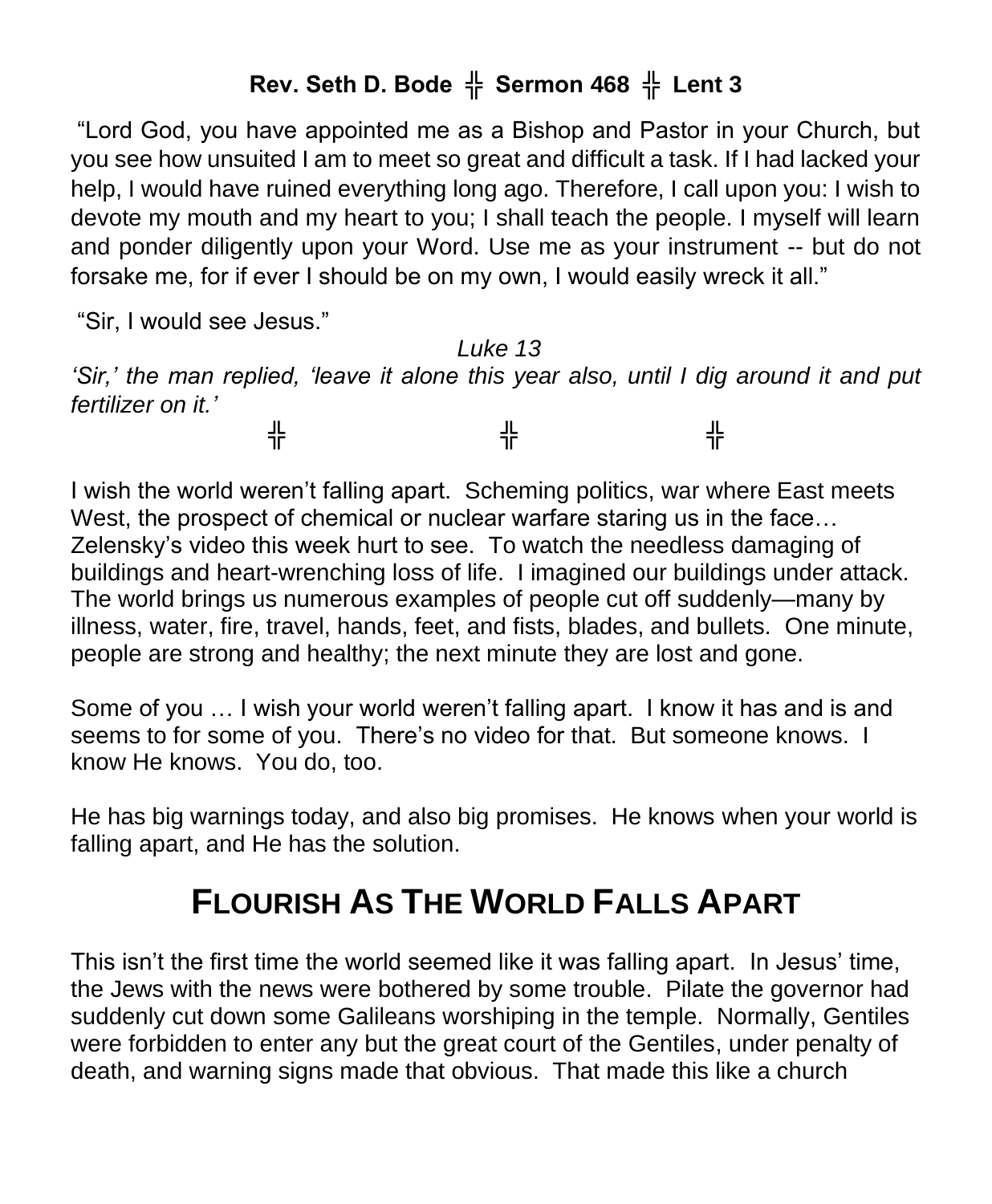shooting, only by the government. Pilate didn't wait for the rules and rituals to end; blood and wine ran on the floor of the temple together that day.

The Jews with the news assumed a signal punishment. These Galileans must have committed some great sin for which God sent this violent death, this signal punishment, upon them through Pilate. The fact that these men suffered from the hands of Pilate is taken as evidence they had bigger sins and bigger guilt …

In addition, Jesus suggests another tragedy that could feel even more from God. Take the obvious enemy out of it. Put Pilate aside and think about that tower that fell. Eighteen (18) men were crushed to death. Hence, should even direct judgments of God, lightning, storms, tornadoes, floods, etc. be interpreted as being sent because of greater guilt?

It's not our place to try and match God's punishments to this or that crime. As a rule, divine providence works in secret ways that are too mysterious for us to unravel. All calamities are meant to teach a general lesson. None of them would have ever happened had it not been for sin. Sin comes with collateral damage.

You, too, are sinners. What befell them may befall us. Every calamity that sweeps men away is a call from heaven to repent! Take it as God's warning to escape perishing forever by repenting in time. Sin is the cause of all evil in this world, and when it lashes out and dismantles our world, God is issuing an alert.

"*It is a dreadful thing to fall into the hands of the living God*," Heb. 10:31.

When these things occur, we shouldn't try to do the math and discern what these people did to deserve this. Instead we should say, "What if that was me? Would I be ready to meet my Maker right now? Am I living my life in repentance—a change of heart and a change of mind 180 degrees the opposite direction of sin, hating my self-centeredness—or am I just drifting through life, sinning as much as the next person? "Hey, no big deal. So I wise crack and talk back and tell lies and don't apologize and give up on others and get by." Don't you want to stop that behavior, remold it, and look to God for help?

We need to remember that, if we want to figure this out, we're going to get it wrong. Like the people of Jesus' day, we are tempted to bargain with degrees of sin. We concern ourselves with being a special, better quality of sinner. We presume this brings about a less horrific death.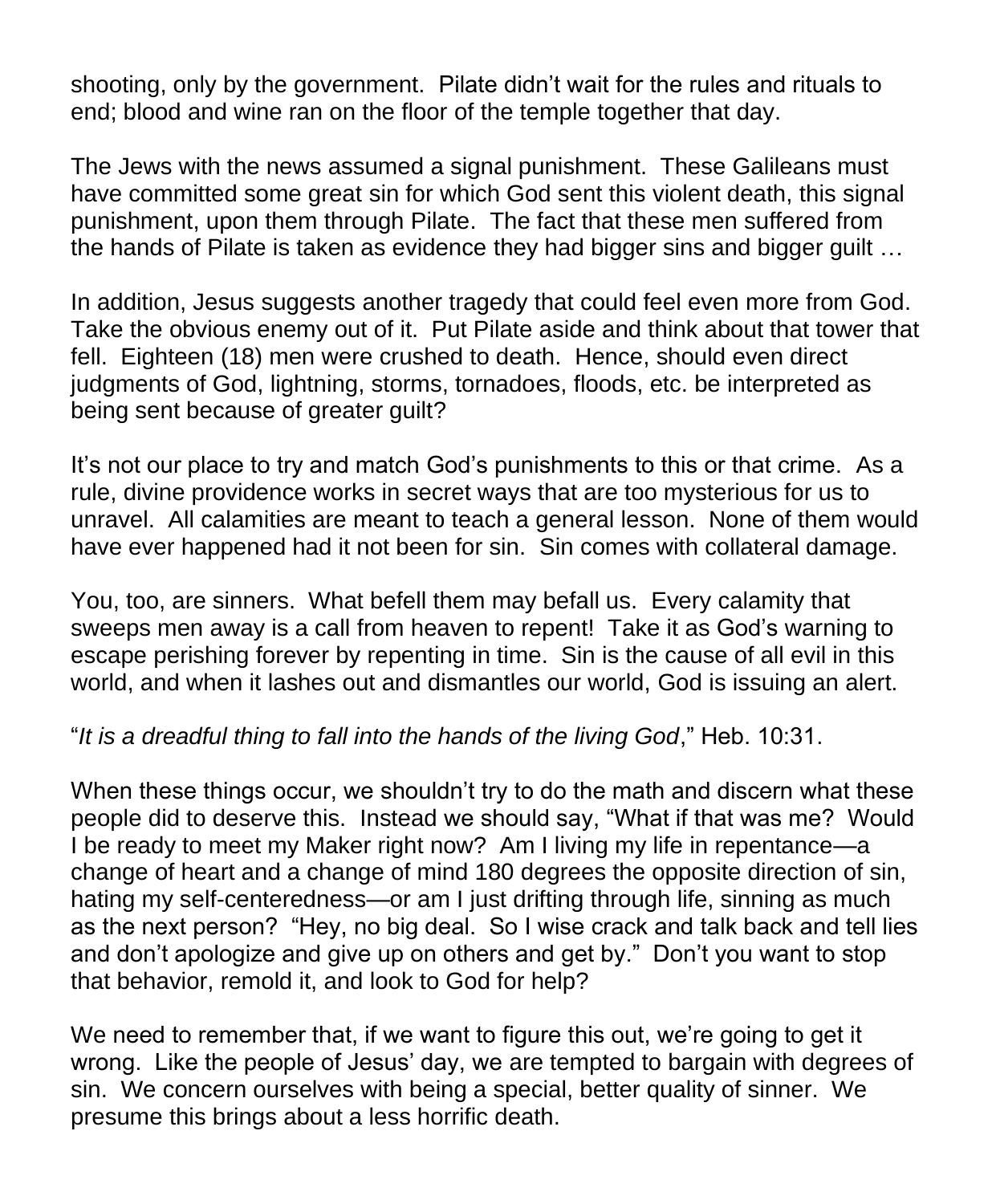Sacrifices fail. Towers collapse. Governments destroy. Worlds fall apart. If you are caught up worshiping manmade towers, projects, and institutions, quit it.

Lent is not a call to be a more quality sinner. Lent is a call to repent; i.e., to have Jesus Himself work on your heart.

"*Repent or perish*." Jesus has to tell us this. The terrors of conscience through the knowledge of sin—that's contrition. Contrition is not something we manufacture; it is something we suffer. Then comes faith, the full trust that rests on Jesus' forgiveness. This too is not produced by the sinner. Really, Jesus is offering—personally—to work on you, your attitude, your selfishness, your stubborn will, and your heart.

When He says "*Repent or perish*," He really means "*Perish or flourish*." How is that you could flourish? The Lord answers for them and for us, *"A man had a fig tree planted in his vineyard. He came looking for fruit on it, but he did not find any. So he said to the gardener, 'Look, for three years now I have come looking*  for fruit on this fig tree, and I have found none. Cut it down. Why even let it use *up the soil?' But the gardener replied to him, 'Sir, leave it alone this year also, until I dig around it and put fertilizer on it. If it produces fruit next year, fine. But if not, then cut it down' "* (6-9).

This vineyard owner wasn't a bad man. He was patient and long-suffering. For three years He had this waste-of-space tree that refused to bear fruit. There was a vinedresser nearby, a gardener, to meet with the owner. This gardener pleaded for the tree. The gardener did not act and speak as a hired servant who merely carries out orders, for He was graciously concerned about the tree. He was this tree's lifeline, its gardener of grace. So the gardener of grace persuaded the owner of the vineyard to wait.

The owner of the vineyard is God, and His vineyard may be defined as His Church or the salvation extended to the men on earth. The tree cannot stand for the invisible, universal church, since every tree in that vineyard is repentant and fruitful. Only God knows exactly who they are, since only God can look into the heart. This vineyard can't mean unbelieving, unbaptized trees of the wild woodland. Instead, here Jesus was speaking about the bad and good together, the visible church.